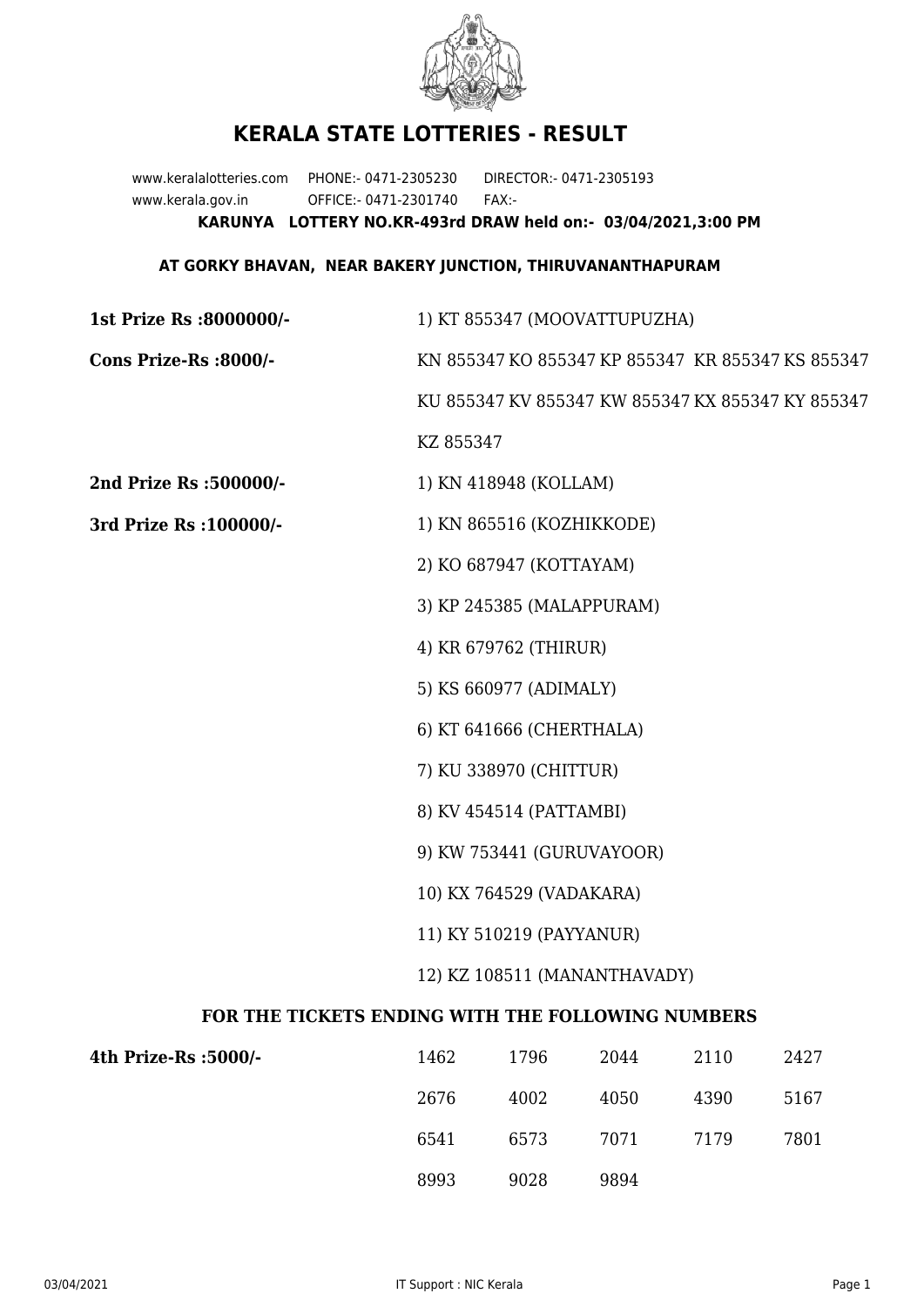| 5th Prize-Rs : 2000/- | 1732 | 3310 | 3936 | 5017 | 6423 |
|-----------------------|------|------|------|------|------|
|                       | 6956 | 8814 | 8979 | 9353 | 9671 |
| 6th Prize-Rs : 1000/- | 2971 | 3171 | 3643 | 3767 | 4259 |
|                       | 4440 | 4701 | 4920 | 5565 | 5992 |
|                       | 6359 | 6642 | 8143 | 8696 |      |
| 7th Prize-Rs :500/-   | 0059 | 0071 | 0266 | 0339 | 0467 |
|                       | 0993 | 1115 | 1125 | 1135 | 1161 |
|                       | 1248 | 1420 | 1424 | 1469 | 1777 |
|                       | 1781 | 1979 | 2071 | 2091 | 2147 |
|                       | 2362 | 2417 | 2418 | 2435 | 2581 |
|                       | 2701 | 2989 | 3108 | 3244 | 3391 |
|                       | 3458 | 3527 | 3783 | 3810 | 3814 |
|                       | 4074 | 4209 | 4268 | 4388 | 4430 |
|                       | 4603 | 4733 | 4807 | 5176 | 5220 |
|                       | 5306 | 5545 | 5626 | 5712 | 5924 |
|                       | 6001 | 6504 | 6524 | 6569 | 6808 |
|                       | 7082 | 7149 | 7262 | 7292 | 7347 |
|                       | 7903 | 8021 | 8063 | 8328 | 8410 |
|                       | 8434 | 8445 | 8468 | 8771 | 8828 |
|                       | 9093 | 9230 | 9236 | 9250 | 9255 |
|                       | 9264 | 9320 | 9504 | 9528 | 9890 |
| 8th Prize-Rs : 100/-  | 0035 | 0111 | 0117 | 0176 | 0239 |
|                       | 0362 | 0553 | 0666 | 0702 | 0742 |
|                       | 0814 | 0836 | 0899 | 0963 | 0977 |
|                       | 1183 | 1236 | 1455 | 1591 | 1659 |
|                       | 1690 | 1768 | 1773 | 1776 | 1884 |
|                       | 1901 | 2050 | 2113 | 2131 | 2217 |
|                       | 2386 | 2447 | 2855 | 2922 | 3142 |
|                       | 3177 | 3187 | 3203 | 3368 | 3472 |